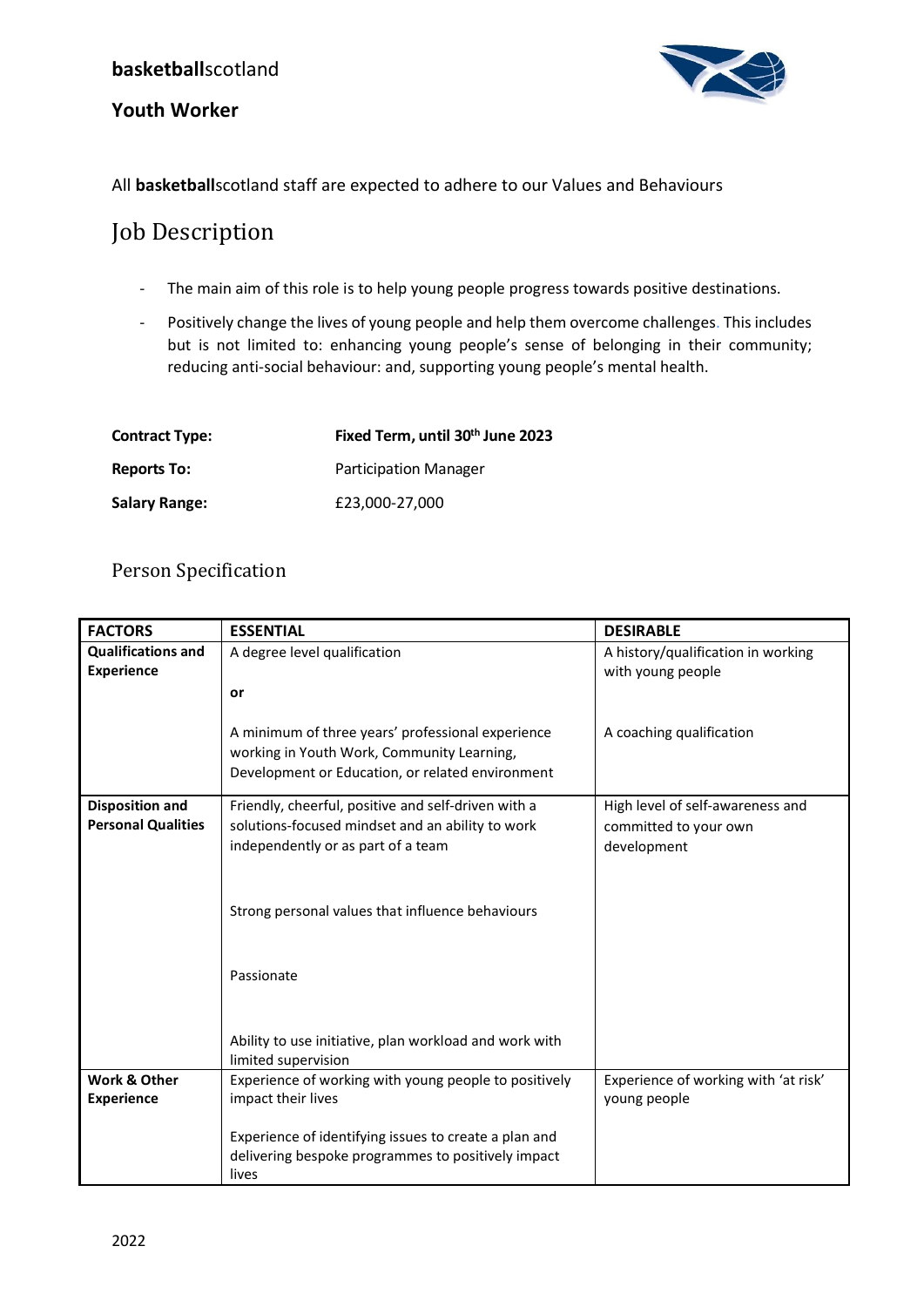

# **Youth Worker**

|                   | Experience in finding creative solutions to increase the<br>value of a programme<br>Demonstrated ability to engage partners and build<br>strong, long term relationships |                                                           |
|-------------------|--------------------------------------------------------------------------------------------------------------------------------------------------------------------------|-----------------------------------------------------------|
| Knowledge, Skills | Excellent rapport and communication skills, with the                                                                                                                     | An understanding of Long-term                             |
| and Abilities     | ability to establish trusting relationships                                                                                                                              | outcomes from CashBack for                                |
|                   |                                                                                                                                                                          | <b>Communities Principles</b>                             |
|                   | Ability to work with young people to identify challenges<br>and needs, and build a plan to meet these needs                                                              | Understanding of SAMH's Five Ways<br>to Better Wellbeing  |
|                   | Knowledge of safeguarding, child protection and<br>equality frameworks and processes                                                                                     | Competent computing skills,<br>including Microsoft Office |
|                   | Ability to prioritise effectively and enjoy multi-tasking in<br>a busy environment                                                                                       |                                                           |
|                   | Ability to maintain positive relationships with a variety<br>of stakeholders, including volunteers                                                                       |                                                           |

# Duties & Key Responsibilities

#### Youth Worker for *CashBack for Communities* Programme

1. Plan, manage and deliver the programme to positively impact the lives of a group of 11-14 year olds:

1.1 Mentor and support young people to obtain accredited and non-accredited qualifications that improve their learning and employability

1.2 Build confidence and resilience, improve health and well-being and develop skills of those most at risk of progressing into anti-social behaviour and crime

1.3 Work collaboratively with the basketball coach to engage the core group of young people in basketball, both within and outwith the school environment

2. Develop relationships with key stakeholders to enhance collaborative work to build support plans for the young people

3. Monitor and evaluate the progress of the participants within the programme and report regularly on attendance, attainment & behaviour

4. Inform the Communications department of stories in line with key strategic principles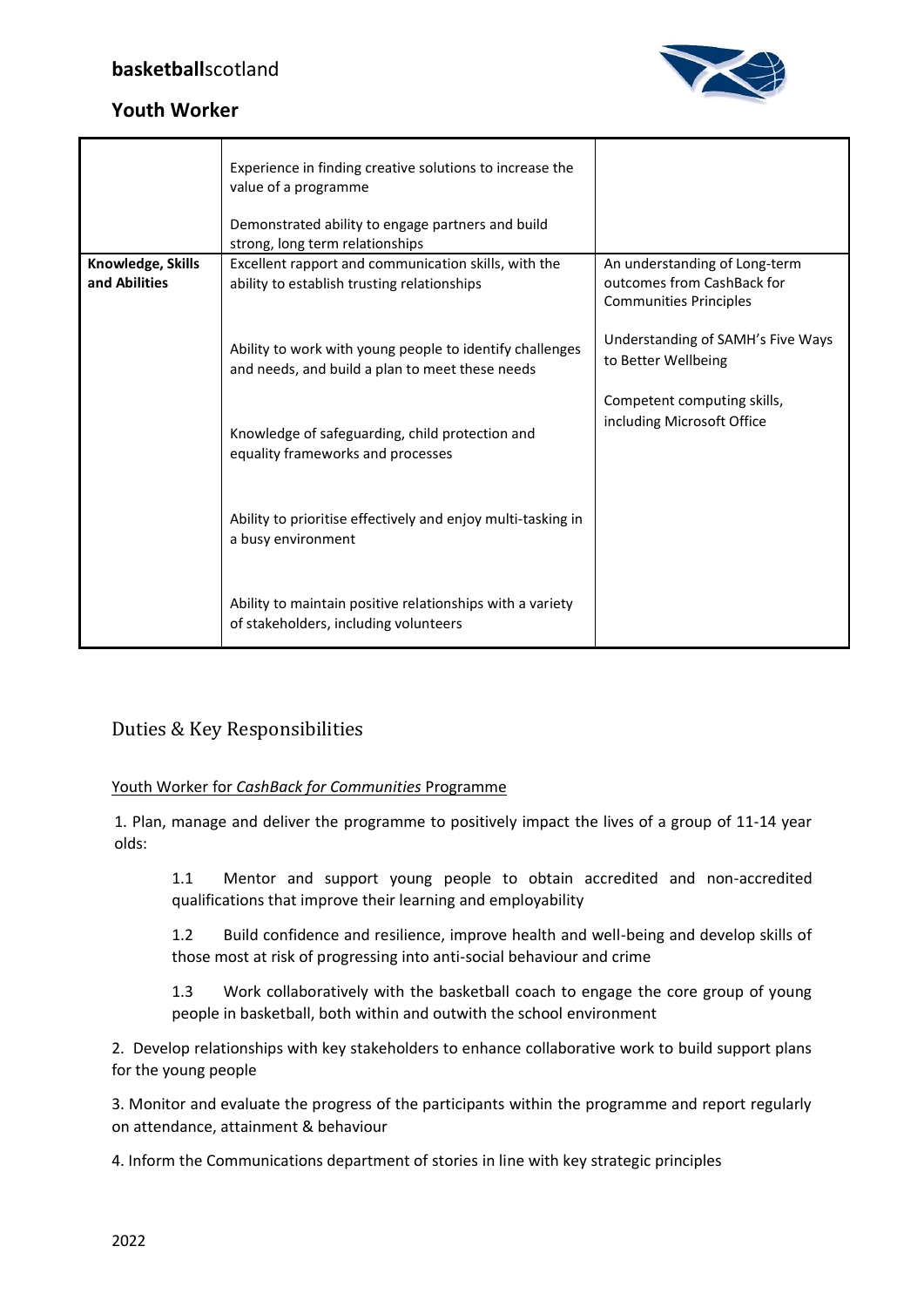### **basketball**scotland

**Youth Worker**



Other Duties

Undertake all other activities as directed by **basketball**scotland.

Develop and build strong community relationships with external stakeholders i.e. **sport**scotland, SAMH (Scottish Association for Mental Health), SSF (Scottish Sport Futures) Active Schools, Universities, and develop relationships with youth networks.

Adhere to the **basketball**scotland Values and Behaviours.